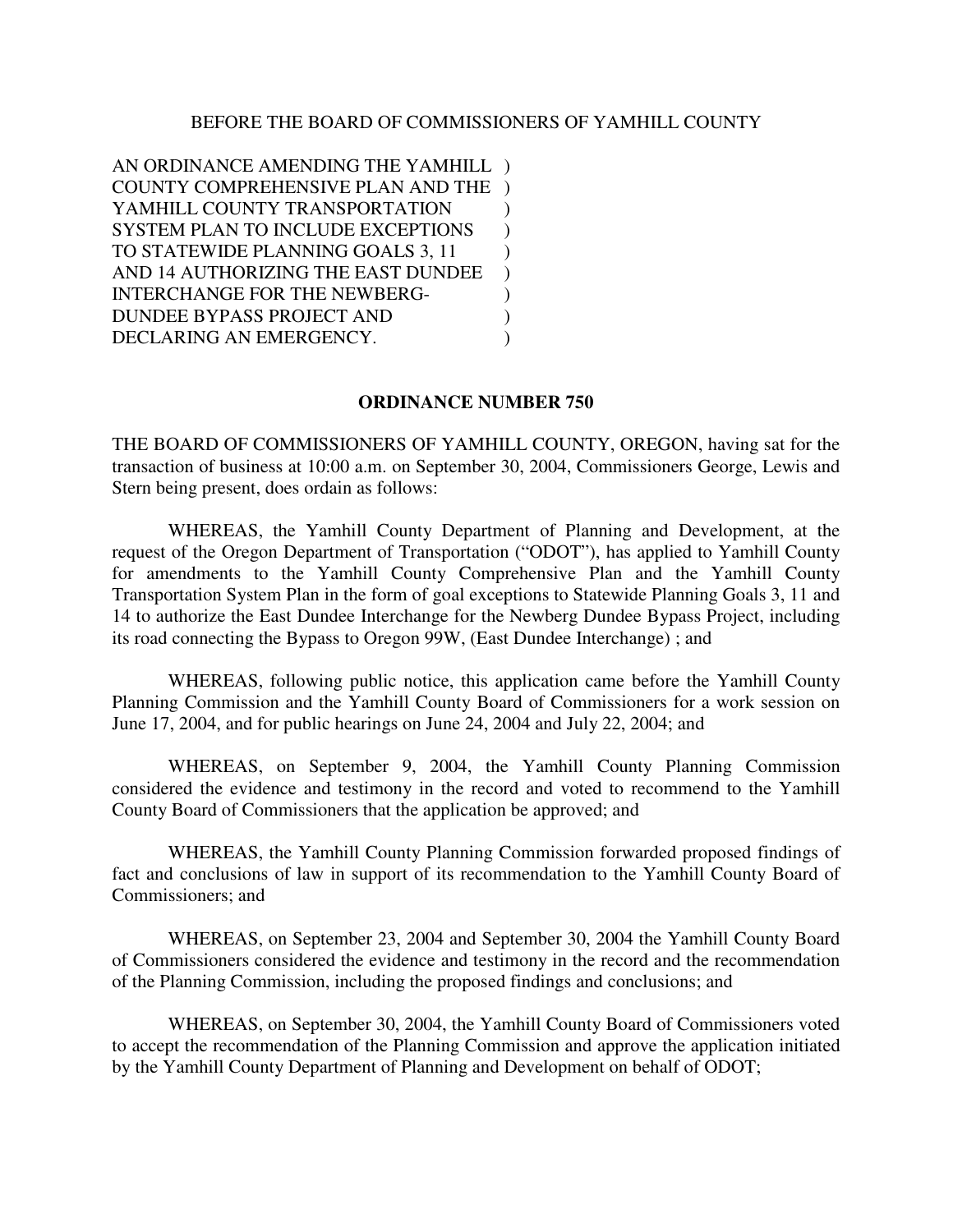# NOW, THEREFORE, THE YAMHILL COUNTY BOARD OF COMMISSIONERS ORDAINS AS FOLLOWS:

### SECTION 1. YAMHILL COUNTY COMPREHENSIVE PLAN AMENDMENTS.

- 1. The exceptions to Goals 3, 11 and 14 authorizing the East Dundee Interchange, which are set out in Sections 1-7 of ODOT's "Findings of Fact and Statement of Reasons in Support of Exceptions to Goals 3, 11 and 14" attached hereto as Exhibit "A", are hereby incorporated within and made a part of the Yamhill County Comprehensive Plan with the modifications set out in an "Errata Sheet" submitted by ODOT on July 22, 2004, attached hereto as Exhibit "B".
- 2. The Yamhill County Comprehensive Plan also is amended to include the analysis of economic, social, environmental and energy ("ESEE") consequences for the Bypass Project East Dundee Interchange set out in Paragraph D.3 of the Findings of Fact and Conclusions of Law" that are attached hereto as Exhibit "C". However, this particular amendment shall take effect only in the event that the Yamhill County Board of Commissioners' decision is appealed and a reviewing body, in the final decision on appeal, concludes that the Goal 5 rule applies and requires Yamhill County to adopt an ESEE analysis authorizing the East Dundee Interchange.

# SECTION 2. YAMHILL COUNTY TRANSPORTATION SYSTEM PLAN AMENDMENTS.

The Yamhill County Transportation System Plan is hereby amended to:

- 1. Identify the East Dundee Interchange on the transportation facility plan map.
- 2. Identify the East Dundee Interchange as long-term projects on the project list.
- 3. Identify approximately \$300 million as the estimated total Bypass Project cost, including the cost of improvements inside Newberg and Dundee and the East Dundee Interchange; and
- 4. Identify federal and state dollars as the primary source of funding for the East Dundee Interchange.

#### SECTION 3. FINDINGS.

In support of its adoption of Yamhill County Ordinance Number 750, the Yamhill County Board of Commissioners adopts the findings of fact and conclusions of law set out in attached Exhibit "C".

# SECTION 4: EFFECTIVE DATE.